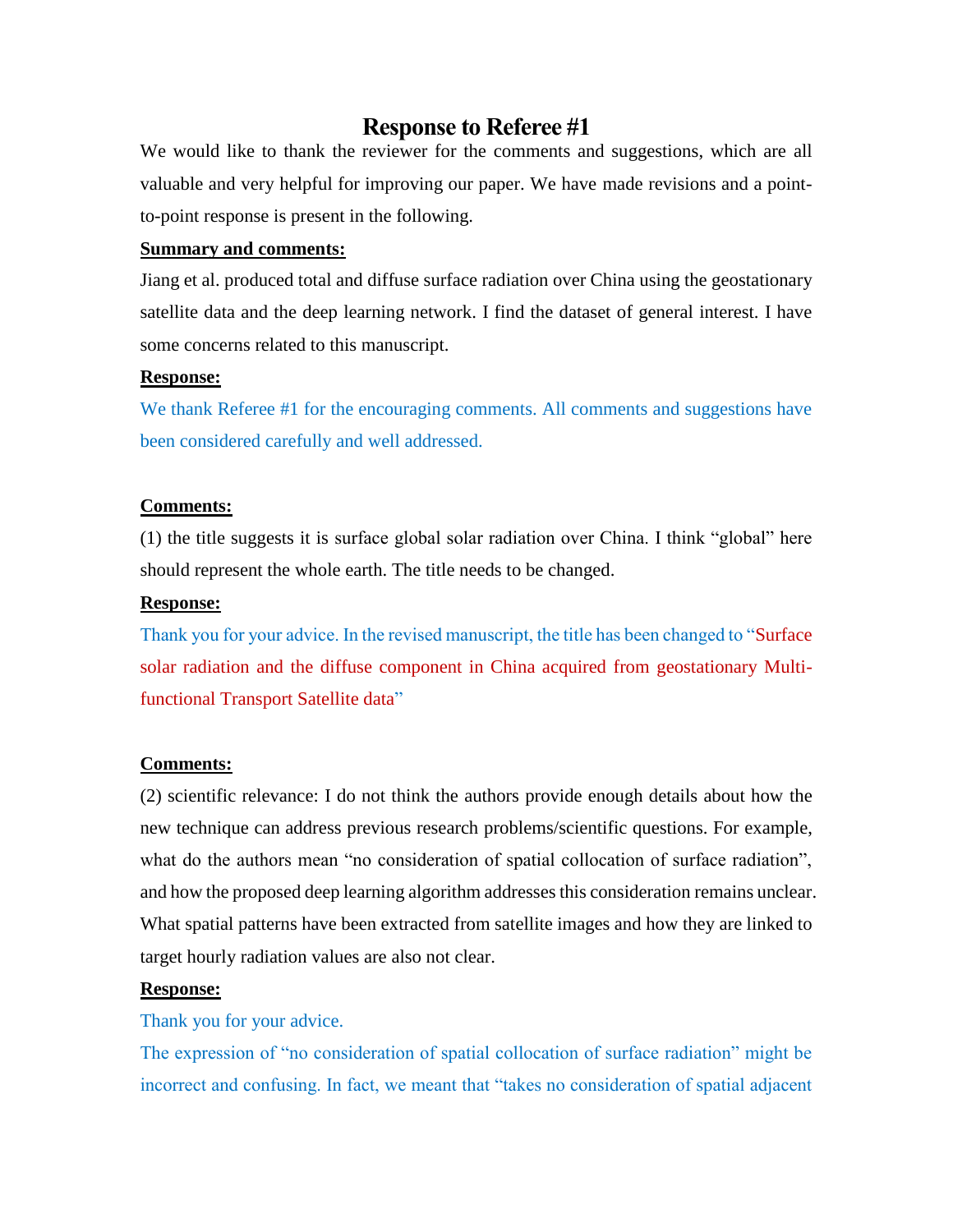effects of surface radiation". In general, the proposed deep learning algorithm addresses the spatial adjacent effects by dealing with spatial satellite image blocks of  $16\times16$  pixels. Hierarchical features from low-level details (e.g., geometric shapes, sizes, orientations, edges and distribution) to high-level comprehensive abstract representations (e.g., intrinsic physical and optical properties of mixed clouds) are extracted from satellite images to handle the spatial adjacent effects. Then, the multi-layer perceptron is utilized to link extracted features to target hourly radiation values through implicit non-linear expressions, and their parameters are learnt from pre-prepared training samples in supervised manner. The details are described in the Introduction of the revised manuscript. The related parts are as "These methods are in theory based on an independent pixel approximation which assumes a plane-parallel horizontally homogeneous cloud. Thus, surface radiation retrievals from satellite imagers are pixel-based (from point to point), in other words, only (multi-band) satellite signals corresponding to the specific ground location are used for surface radiation estimation. However, in reality this idealized situation does not always exist, or even is uncommon. For example, in the presence of broken clouds, multiple reflections and scattering events off the sides of clouds or on the surface would lead to significant horizontal photon transport (Madhavan et al. 2017; Oreopoulos et al. 2000; Schewski and Macke 2003), which makes significant differences when the spatial resolution increases to several kilometres where the surface radiation of an individual footprint under inhomogeneous clouds is relevant to multiple adjacent satellite pixels (Huang et al. 2019). In fact, large biases and uncertainties occur frequently under broken clouds when comparing current high-resolution surface radiation products to qualitycontrolled ground observations (Deneke et al. 2009; Huang et al. 2016)."

Therefore, it seems that area-to-point retrievals are the optimal solutions. From this point of view, a practical effort has been made in our previous works, where a hybrid deep network mainly consisting of convolutional neural network (CNN) blocks and multi-layer perceptron (MLP) is built to retrieve hourly GSR/DIF from geostationary satellite data (Jiang et al. 2019). The CNN blocks takes image blocks as inputs thereby allowing for identical treatment of adjacent satellite pixels, and are further stacked to construct deep residual structure to extract hierarchical features from low-level details (e.g., geometric shapes, sizes, orientations, edges and distribution) to high-level comprehensive abstract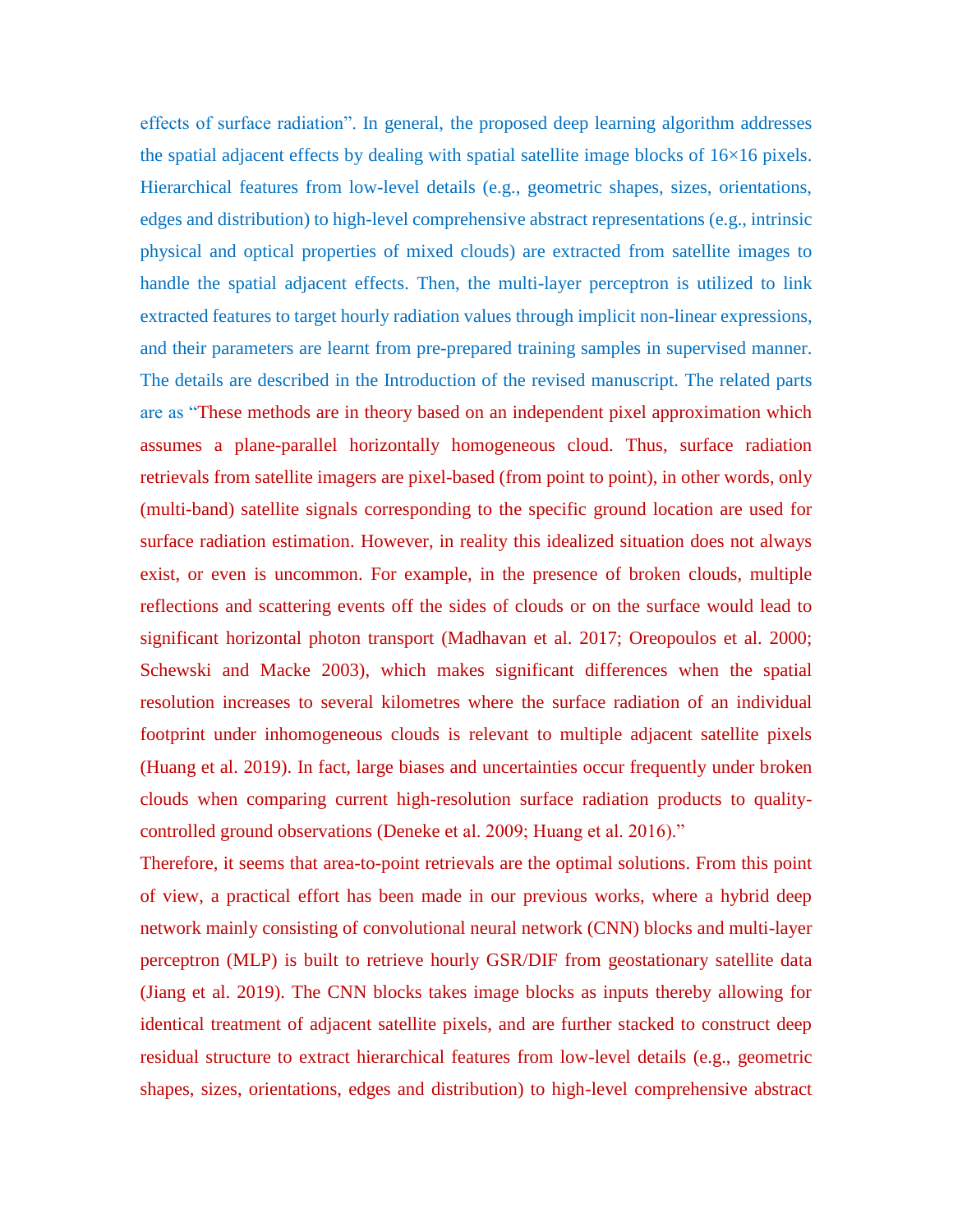representations (e.g., intrinsic physical and optical properties of mixed clouds). It is believed that such hierarchical architecture of spatial features can fully expose the scattering effects, absorption effects as well as their interactions in the atmosphere, thus can be considered as substitutes for various input parameters representing atmospheric state in radiative transfer models. The MLP is utilized to link extracted features of CNN and additional auxiliary information defining the state in time and space to target measurements of hourly surface radiation through implicit non-linear expressions, whose parameters are learnt from pre-prepared training samples in supervised manner. The deep network is demonstrated to be effective in handling spatial adjacent effects and simulating complicated radiative transfer processes, and successful in achieving superior accuracy of GSR estimates."

#### **Comments:**

The introduction gives an impression that the dataset is probably "over-produced" with no clear clue that how these datasets will be used specifically. Although they first paragraph in the introduction mentioned some possible applications of these datasets, further digging of these literatures would tell you the produced dataset here would be useless. I would suggest the authors further clearly identify, for example, how diffuse radiation are being used to forecast crop yield (if there is a crop model uses it, please name it), and how diffuse radiation are being used to simulate carbon dynamics (if there are Earth system models requiring these datasets, please list them in the paper) or any other specific applications that use this type of datasets either partly or over the whole part of China (rather than talk them general). Based on current descriptions, I think the produced datasets would be useless.

#### **Response:**

Thank you for your advice. More specific models (e.g., JULES, FöBAAR, YIBs, SWAP) and applications (e.g., modelling radiation-use efficiency of wheat, early yield assessment of soybean, wheat and sunflower) have been added into the first paragraph of the revised Introduction. The related parts are as follows: "The explicit knowledge on DIF is urgently required to assess its effects on plant productivity and carbon dynamics of terrestrial ecosystems that has become a popular issue in the field of ecology and environmental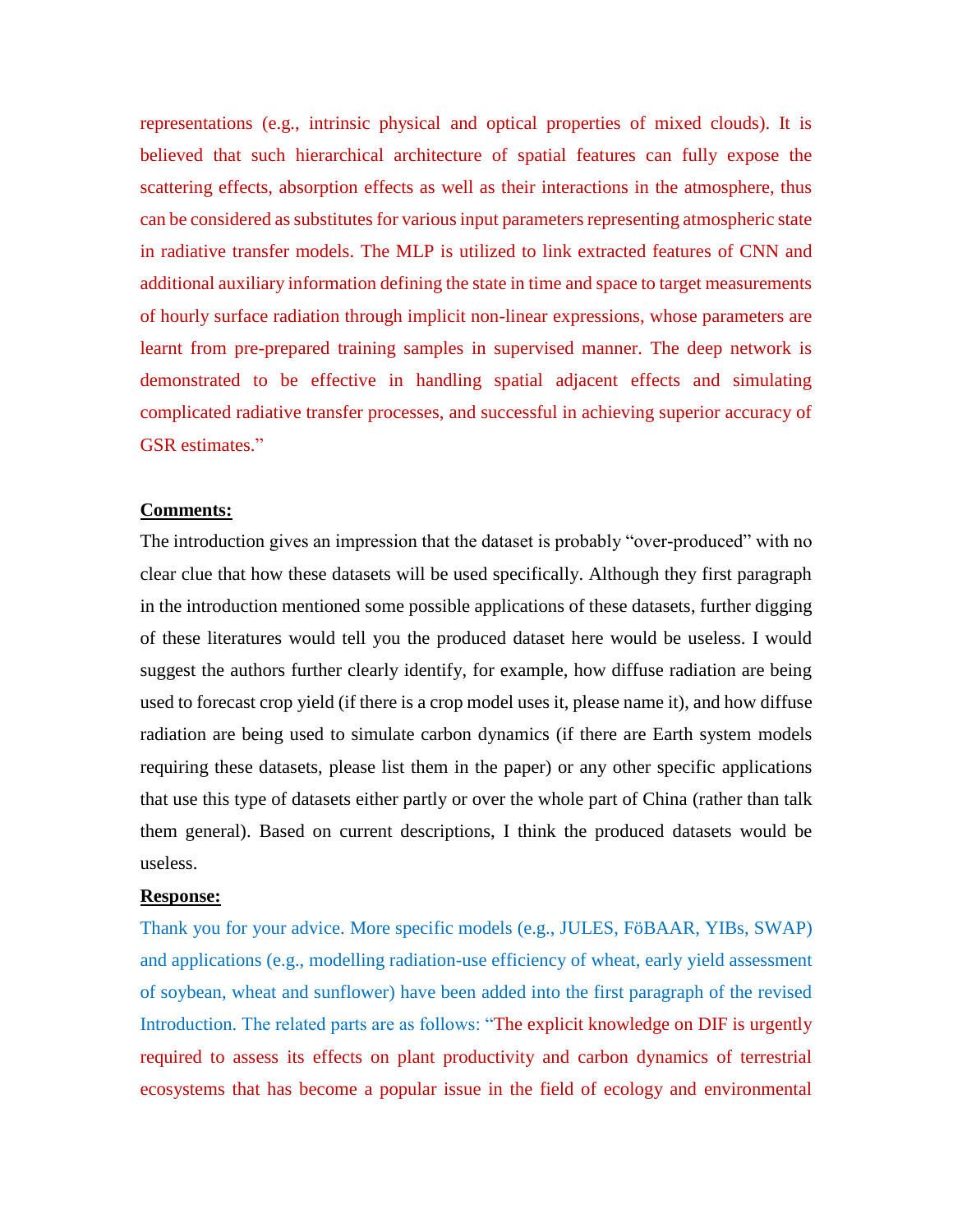sciences (Gu et al. 2002; Mercado et al. 2009; Zhang et al. 2011; Zhang et al. 2017). For instance, downward direct and diffuse radiation at the surface are necessary inputs for **JULES land-surface scheme and canopy radiation-photosynthesis scheme** to account for effects of diffuse radiation on sunlit and shaded photosynthesis thus impact on global primary production (Mercado et al. 2009) and land carbon sink (Rap et al. 2018), and also used to calculate photosynthetic photon flux density in the **Forest Biomass, Assimilation, Allocation, and Respiration (FöBAAR) model** for the purpose of simulating forest carbon cycle (Lee et al. 2018). The perturbations in diffuse solar radiation are needed to be quantified when using the **Yale Interactive terrestrial Biosphere (YIBs)** model to estimate the response of global carbon cycle to fire pollutions (Yue and Unger 2018). It also proves that satellite-based radiation data improve the performance of **Soil Water Atmosphere Plant (SWAP) model** during crop yield estimation (Mokhtari et al. 2018). Besides, the partitioning of diffuse and direct solar radiation as well as their diurnal variations are essential for **modelling radiation-use efficiency of wheat** during its vegetative phase (Choudhury 2000) and the **early assessment of crop (i.e., soybean, wheat and sunflower) yield** on a daily or shorter basis (Holzman et al. 2018)."

## **Comments:**

(3) Methods and Comparisons with other products: I think throughout the manuscript, there is no scientific explanation that why we should correlate satellite images of five bands with total/diffuse solar radiation (I think the author also need to provide a definition in this manuscript what exactly data they are providing). I believe what you mean solar radiation here should be the integration of radiation over the whole wavelength rather just a few wavelengths.

#### **Response:**

Thank you for your advice. In fact, we directly link the satellite signals of visible channel to target shortwave solar radiation provided by ground measurements, without integration of radiation over different wavelengths. The utilization of other channels such as IR1-4 might add useful information about water vapor, cloud temperature etc. for final radiation estimation, but to assure the cross-sensor applications, only the visible channel of MTSAT data are used as it is available for almost all satellite images. We have made it clear in the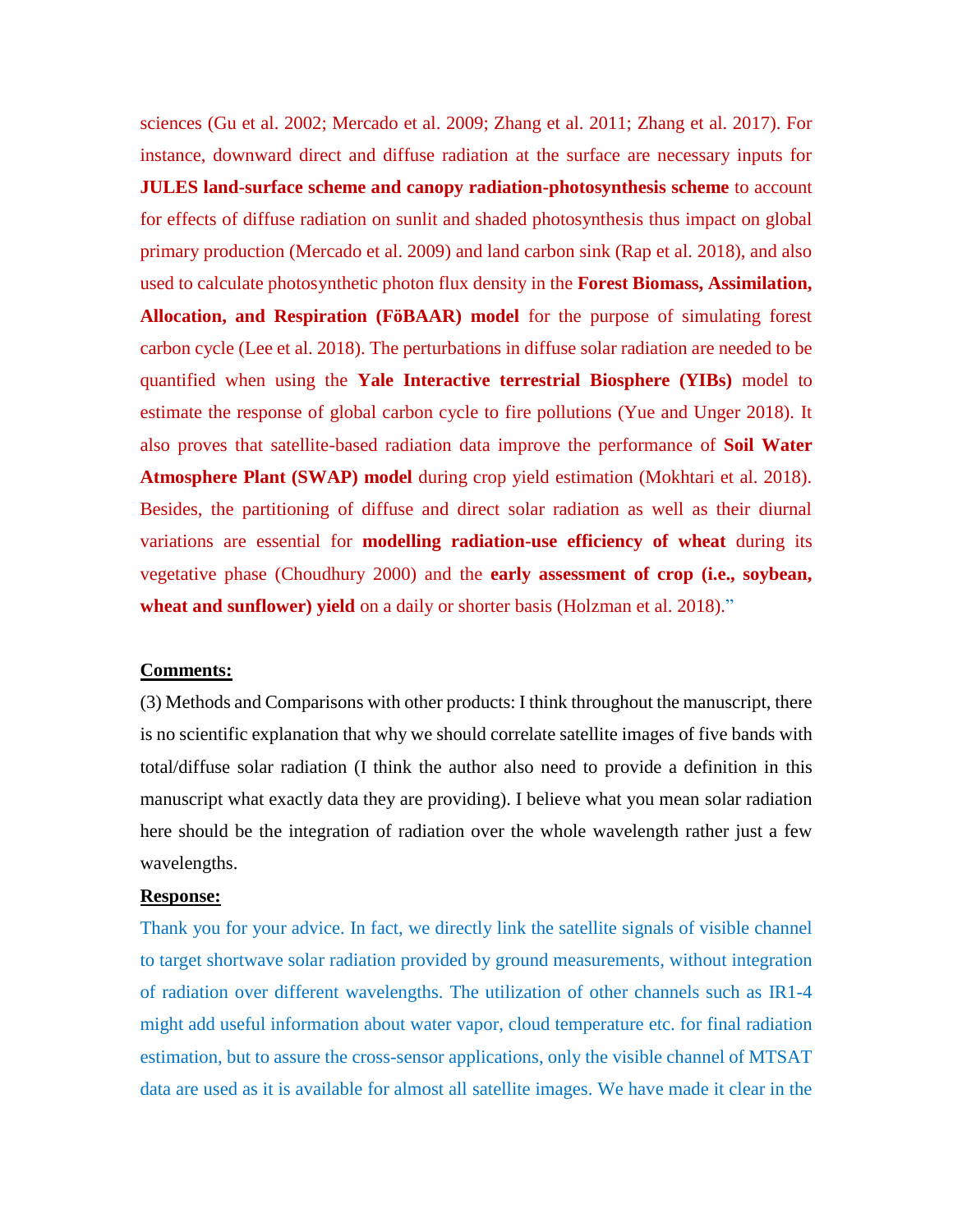revised manuscript. The explanation is given in Section 2.1 as "The original MTSAT-1R satellite images are resampled to so-called hourly GAME products with a resolution of 1/20°, which is freely accessible at http://weather.is.kochi-u.ac.jp/ (last accessed: 10 Dec., 2019). Herein, only the visible channel is used for the inference of shortwave or diffuse solar radiation provided by ground measurements." and also in Section 2.2 as "In addition, for the convenience of cross-sensor applications, it is better to only depend on the visible channel which is available for nearly all satellite images. This is reasonable as the visible channel provides the most proportion of information on aerosols, clouds and other atmospheric properties (Lu et al. 2011)."

## **Comments:**

Although the authors use the deep learning algorithm, it is necessary to explain what the mechanisms behind this correlation. Particularly, as the authors mentioned previously that spatial patterns are being extracted and correlated with target data from point locations, the authors should also explain what patterns are being used. Without sufficient explanations, the readers may concern about what are the error estimates and sources which the authors do not provide at all. For example, how reliable can we use the solar radiation estimates under cloudy conditions? Can the authors provide a quality flag for these areas and the confidence interval for us to use the dataset for regions under cloudy conditions? Does the authors separate comparisons/validation in accuracy for point locations between clear-sky and cloudy conditions? What is the accuracy level under clear-sky conditions and what is the accuracy level under cloudy conditions? IF the comparison in accuracy between this produced product and the other product under clear-sky conditions is the same or similar, what are the advantages of this produced product compared to previous ones?

#### **Response:**

Thank you for your advice. In the revised manuscript, we have explained the potential mechanisms in the Introduction and Section 2.2. More explanations are added into the first paragraph of Section 2.2. The related parts in the Introduction are as follows: "The CNN blocks takes image blocks as inputs thereby allowing for identical treatment of adjacent satellite pixels, and are further stacked to construct deep residual structure to extract hierarchical features from low-level details (e.g., geometric shapes, sizes, orientations,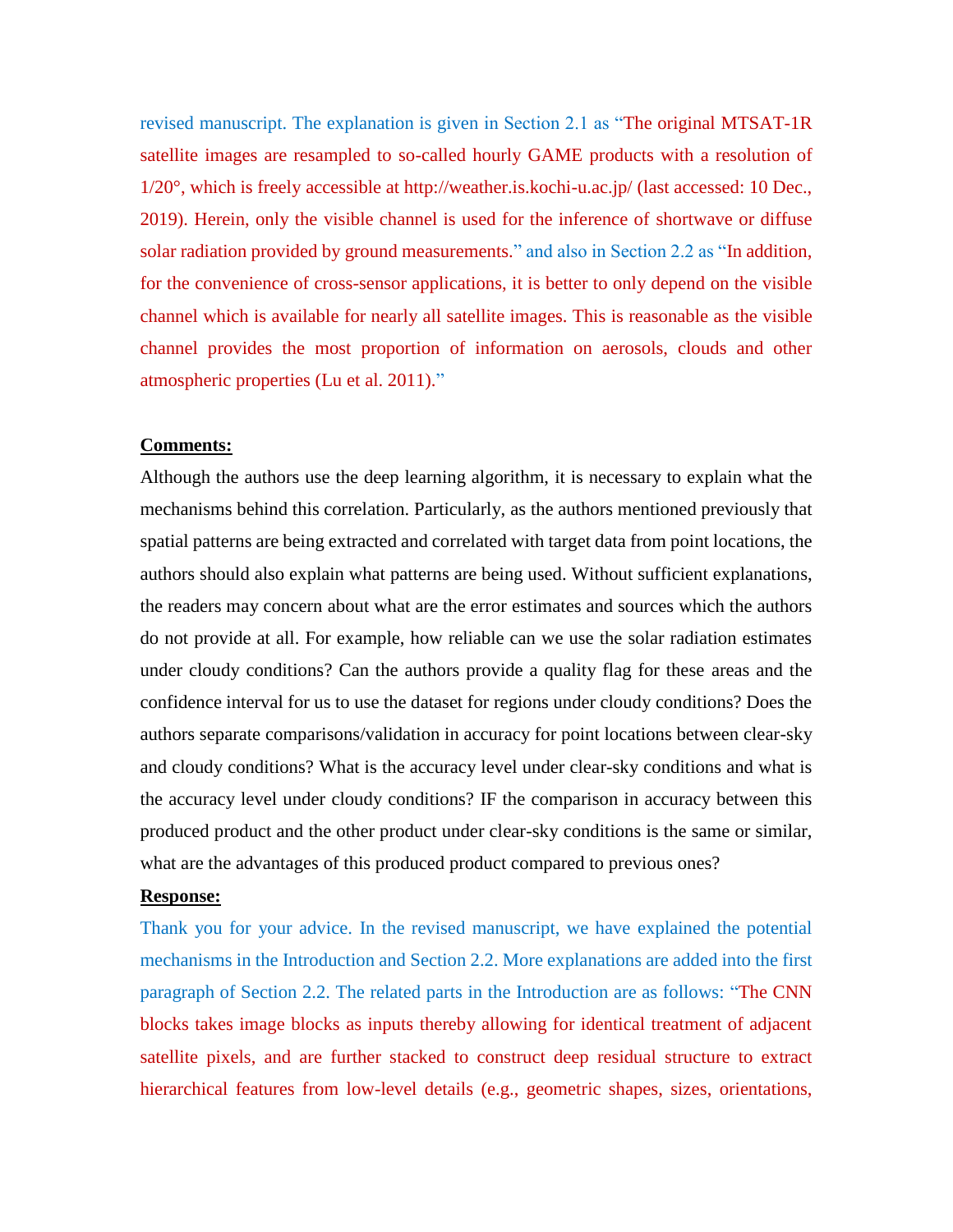edges and distribution) to high-level comprehensive abstract representations (e.g., intrinsic physical and optical properties of mixed clouds). It is believed that such hierarchical architecture of spatial features can fully expose the scattering effects, absorption effects as well as their interactions in the atmosphere, thus can be considered as substitutes for various input parameters representing atmospheric state in radiative transfer models." The related parts in Section 2.2 are as follows: "Satellite image is regarded as a vivid portrayal of the atmosphere and the surface state, and its recorded signals usually contain information on cloud-radiation interactions and impacts among adjacent locations. Traditional physical algorithms retrieve surface radiation from satellite signals on the basis of various radiative transfer models or their simplified versions, where geometric conditions, atmospheric conditions, and aerosol types should be strictly defined, complex processes such as atmospheric absorption and scattering, and their interactions are needed to be precisely simulated, or clear-sky and cloudy retrieval modes are independently developed. Herein, we utilize deep learning technique to directly build the implicit correlations between satellite signals and surface radiation in view of its powerful approximation ability of continuous mapping function. Except that all-sky situations are under a unified framework and tedious intermediate simulations are avoided, different from classical pixel-based retrievals, the CNN blocks are able to deal with spatial adjacent effects of surface radiation, that is, the influence of neighboring pixels on the central point can be taken into account." Although the spatially continuous error estimates are not provided, the validation results at site level shown in figure 8 can be used as a reference for the rational utilization of our datasets.

Different from the previous parameterization schemes, we didn't develop independent clear-sky and cloudy retrieval modes separately. The deep network estimates solar radiation under all-sky conditions in a unified manner, and provides reliable results as indicated by Figure 6. As labels indicating a clear-sky or cloudy condition are unavailable for hourly measurements, we didn't carry out separate comparisons during validation. In view of the high precision of our products under all-sky conditions, we suggest users in various fields to use it at ease, but limited within China

## **Comments:**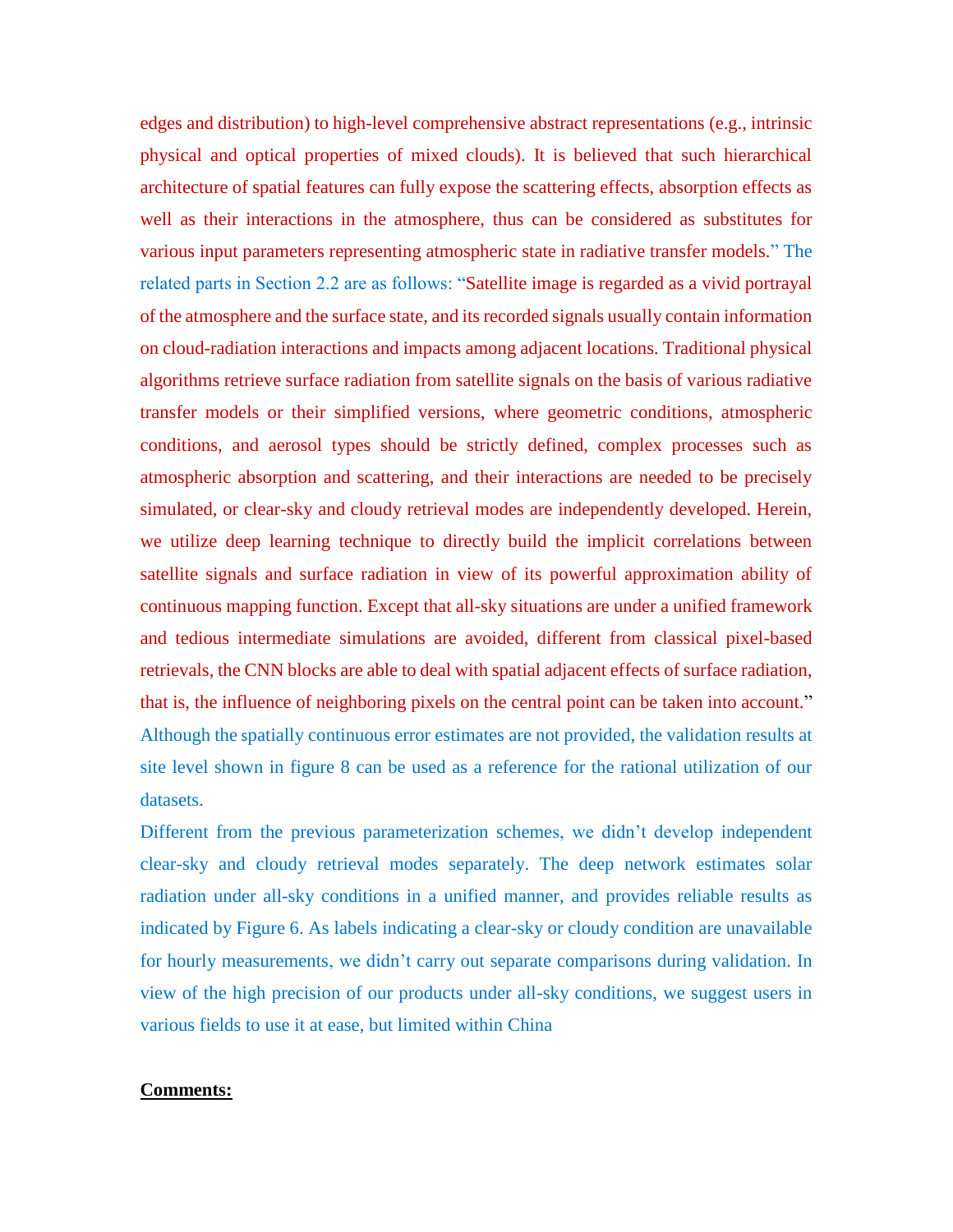In addition, for the deep learning part, I do not understand why we use 16\*16 pixels. How you get the size determined? Plus, do the radiation measurements from point locations are across all these 16 pixels or just belong to only one of them? I have the impression that because the authors would like to use deep learning, they need to have an image used as input. So, this is a point to area comparison? If so, I would like to see the authors providing error estimates related to this misrepresentation of points as areas for the produced datasets.

## **Response:**

Thank you very much for your advice. Actually, the CNN blocks deal with image blocks of 16\*16 pixels to infer the surface radiation at the location corresponding to the central point of the input image block. Maybe we can call it area-to-point retrieval. We know that there exists a certain spatial scale for ground observations. Multiple reflections and scattering events off the sides of clouds or on the surface lead to significant horizontal photon transport, so that adjacent pixels also influence the measured radiation on the ground. Therefore, it is reasonable to take neighboring pixels into account during radiation estimation of the central location. Here, we expect the CNN blocks can approximate the spatial adjacent effects thereby improving the final accuracy of radiation estimation. We have made it clear in Section 2.2 as "The structure is shown in figure 1b and the detailed configurations are listed in table 1. There are two input pipes: *Input1* for MTSAT image blocks and *Input2* for additional attributes including the local time (month, day and hour) and location (longitude, latitude and altitude) corresponding to the central point of *Input1*. The *Output* can be either GSR or DIF associated with the central point of *Input1*." and also in the Introduction as "For example, in the presence of broken clouds, multiple reflections and scattering events off the sides of clouds or on the surface would lead to significant horizontal photon transport (Madhavan et al. 2017; Oreopoulos et al. 2000; Schewski and Macke 2003), which makes significant differences when the spatial resolution increases to several kilometres where the surface radiation of an individual footprint under inhomogeneous clouds is relevant to multiple adjacent satellite pixels (Huang et al. 2019). In fact, large biases and uncertainties occur frequently under broken clouds when comparing current high-resolution surface radiation products to quality-controlled ground observations (Deneke et al. 2009; Huang et al. 2016). Therefore, it seems that area-to-point retrievals are the optimal solutions. From this point of view, a practical effort has been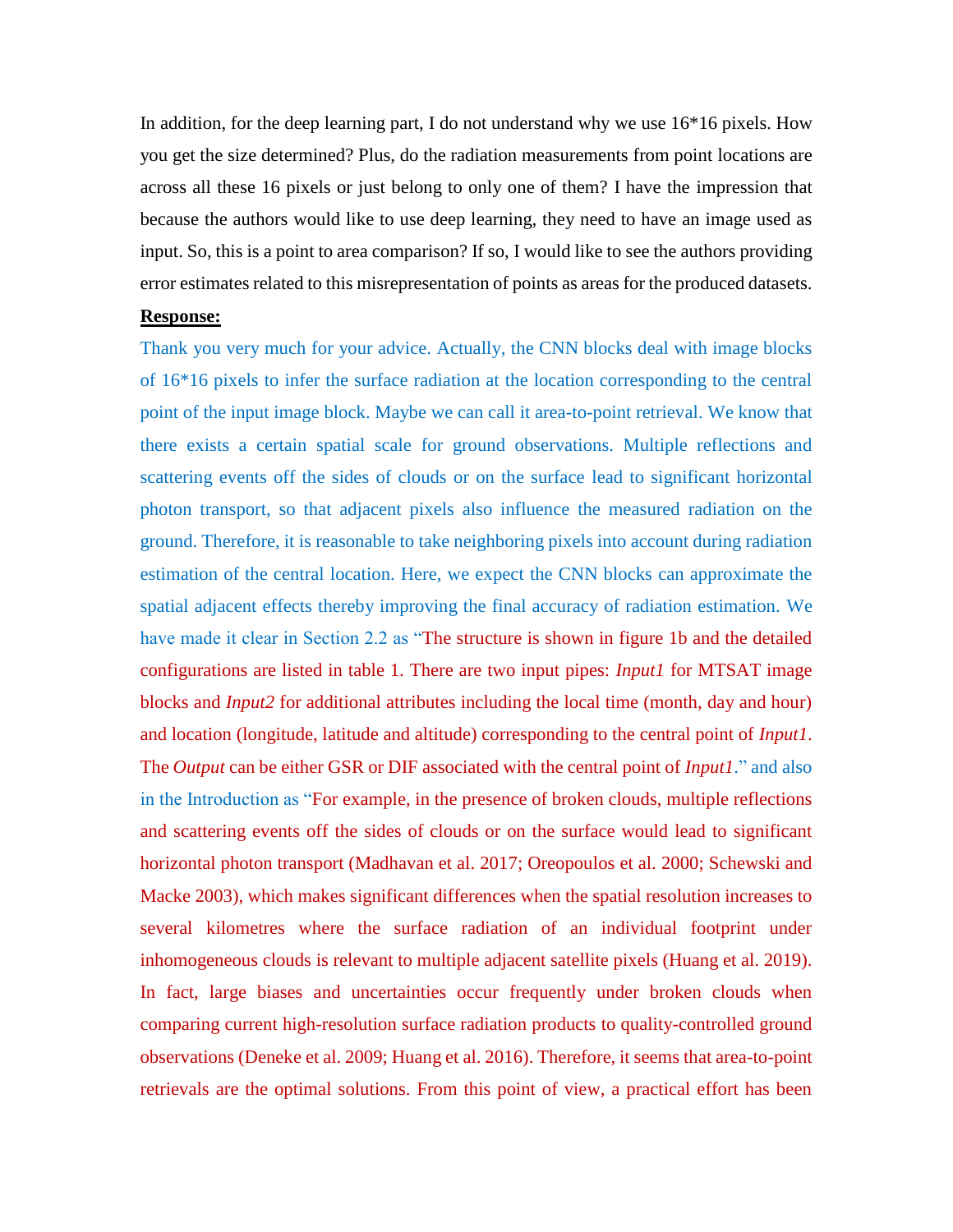made in our previous works, where a hybrid deep network mainly consisting of convolutional neural network (CNN) blocks and multi-layer perceptron (MLP) is built to retrieve hourly GSR/DIF from geostationary satellite data (Jiang et al. 2019). The CNN blocks takes image blocks as inputs thereby allowing for identical treatment of adjacent satellite pixels, and are further stacked to construct deep residual structure to extract hierarchical features from low-level details (e.g., geometric shapes, sizes, orientations, edges and distribution) to high-level comprehensive abstract representations (e.g., intrinsic physical and optical properties of mixed clouds)."

The previous studies revealed that time series of central point and its neighbouring pixels are most correlative within an extent of approximately 60km for hourly GSR, so the direct size of image block should be 12 \*12. But it does not fit in with the classical size of CNN networks. So we choose the size of 16\*16, thus extra pixels are included which are also helpful for extraction of edge features. More descriptions are added into Section 2.2 in the revised manuscript as "Considering the recommendation that time series of central point and its neighbouring pixels are most correlative within an extent of approximately 60km for hourly GSR (Wyser et al. 2005; Deneke et al. 2009), the input size for CNN is designed as  $16 \times 16$  pixels (~ 80km  $\times$  80km) around the central location requiring for radiation estimation, slightly larger than recommended 60km to fit in with the classical CNN network structure and meanwhile ensure the extraction of edge features. In addition, for the convenience of cross-sensor applications, it is better to only depend on the visible channel which is available for nearly all satellite images. This is reasonable as the visible channel provides the most proportion of information on aerosols, clouds and other atmospheric properties (Lu et al. 2011)."

#### **Comments:**

(4) My last concern is that I think the manuscript has duplication issues: some of the figures have been seen previously in your other manuscripts. for example, figure 1, 2, etc (in your recent publications in Renewable and Sustainable Energy Reviews, Volume 114, October 2019, 109327). Also, I would like to mention here that previously you used the ResnetTL, and in this manuscript, it seems that you use a different network structure. So, what is the difference between them? what are the improvements?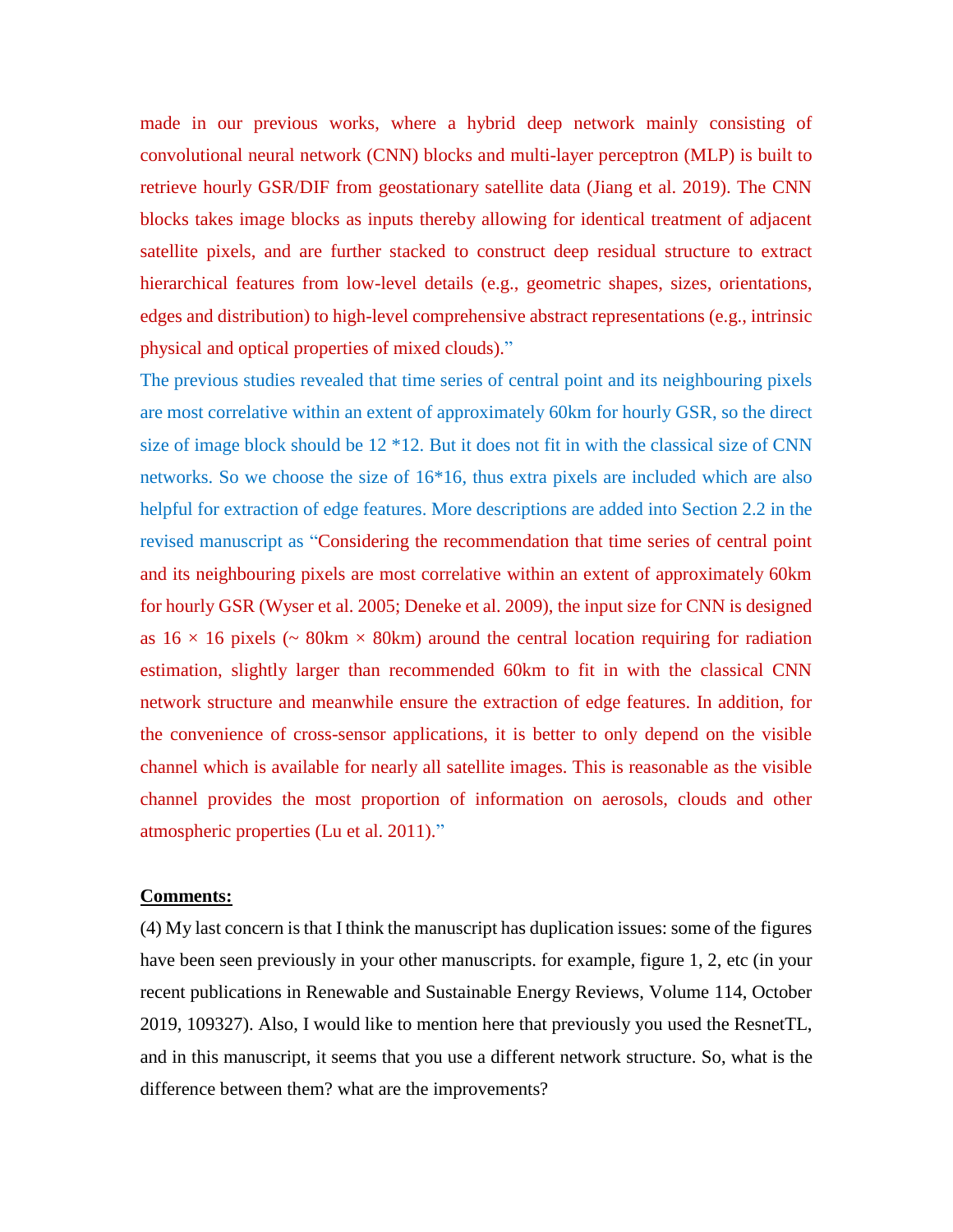#### **Response:**

Thank you very much for your advice. Actually, the structure of the network in this manuscript is similar to the ResnetTL. In this paper, we extend the ResnetTL to fit the estimation of diffuse radiation through transfer learning, an approach to reuse already gained knowledge to solve different but analogous problems. Therefore, a new deep network for DIF estimation is obtained by fine-tuning ResnetTL using new training samples consisting of ground measured diffuse radiation and the corresponding satellite image block. Both the trained ResnetTL and the network for diffuse radiation estimation are used together to generate our datasets. More explanations are added into the revised manuscript as in the Introduction "In this paper, we extend the previous network for GSR to fit the estimation of diffuse radiation through transfer learning, an approach to reuse already gained knowledge to solve different but analogous problems. A new deep network for DIF estimation is obtained by fine-tuning the GSR network using new training samples consisting of ground measured diffuse radiation and the corresponding satellite image block. After complete learning and optimization, the trained DIF network in combination with previous GSR network is used to generate radiation datasets (GSR and DIF) over China based on Multi-functional Transport Satellites (MTSAT) data.", and also in Section 2.2 as "In the previous work (Jiang et al. 2019), we have built a hybrid deep network for GSR estimation. Herein, we further optimize the GSR model to fit the estimation of diffuse radiation by fine-tuning (refer to Section 2.3). The structure is shown in figure 1b and the detailed configurations are listed in table 1."

The used radiation stations are all the same to that in our previous paper. To avoid the duplication issues, we have revised related figures, for example, the background of figure 2 is changed as land cover types that is a perfect way to demonstrate the representativeness of our stations, the graphical structure of the deep network (figure 1b) is expressed in another way. These changes are added into the revised manuscript.

## **Comments:**

The authors also need to pay attention to the grammar of the manuscript and the language needs to be further edited.

#### **Response:**